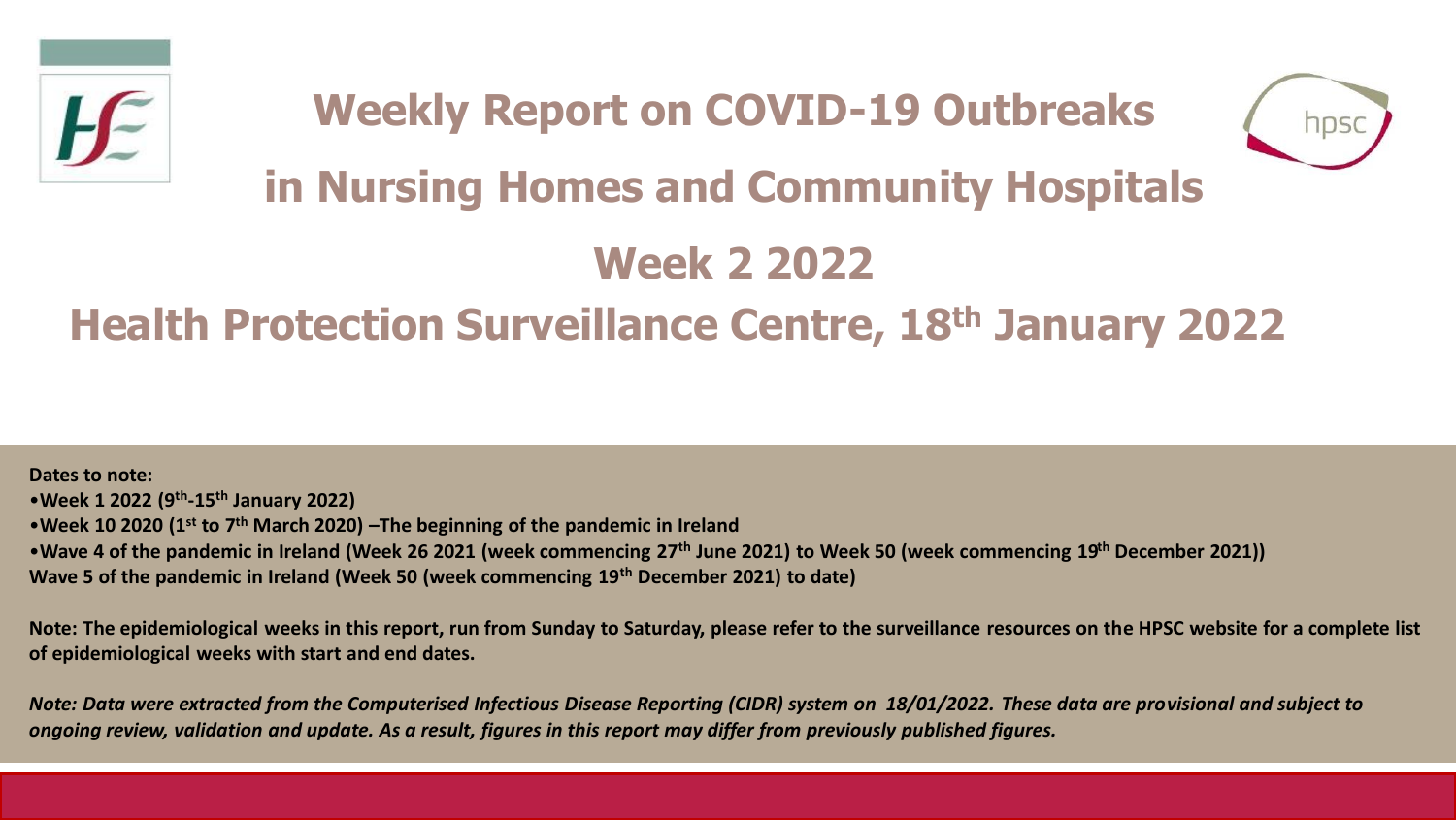

### **Notes**

The following report provides information on COVID-19 outbreaks/clusters notified on CIDR to midnight January 15<sup>th</sup> 2022 (week 2) and extracted from CIDR at 10 am on January 18<sup>th</sup> 2022.

Data are provisional and subject to ongoing review, validation and updating. For this reason, data reported may not match data previously reported or outbreaks data reported in the future for the same time period. Furthermore, the number of linked cases is based on the number of linked cases at the time of extraction from CIDR and an outbreak may increase in size since the time of extraction due to more cases occurring or more information becoming available on CIDR.

**Sincere thanks are extended to all those who are participating in the collection of data and reporting of data used in this report, particularly under the current challenging circumstances.** This includes the HSE COVID-19 Contact Management Programme (CMP), staff in ICU units, notifying clinicians, laboratory staff, Public Health doctors, Nurses, Surveillance Scientists, Microbiologists and Administrative staff.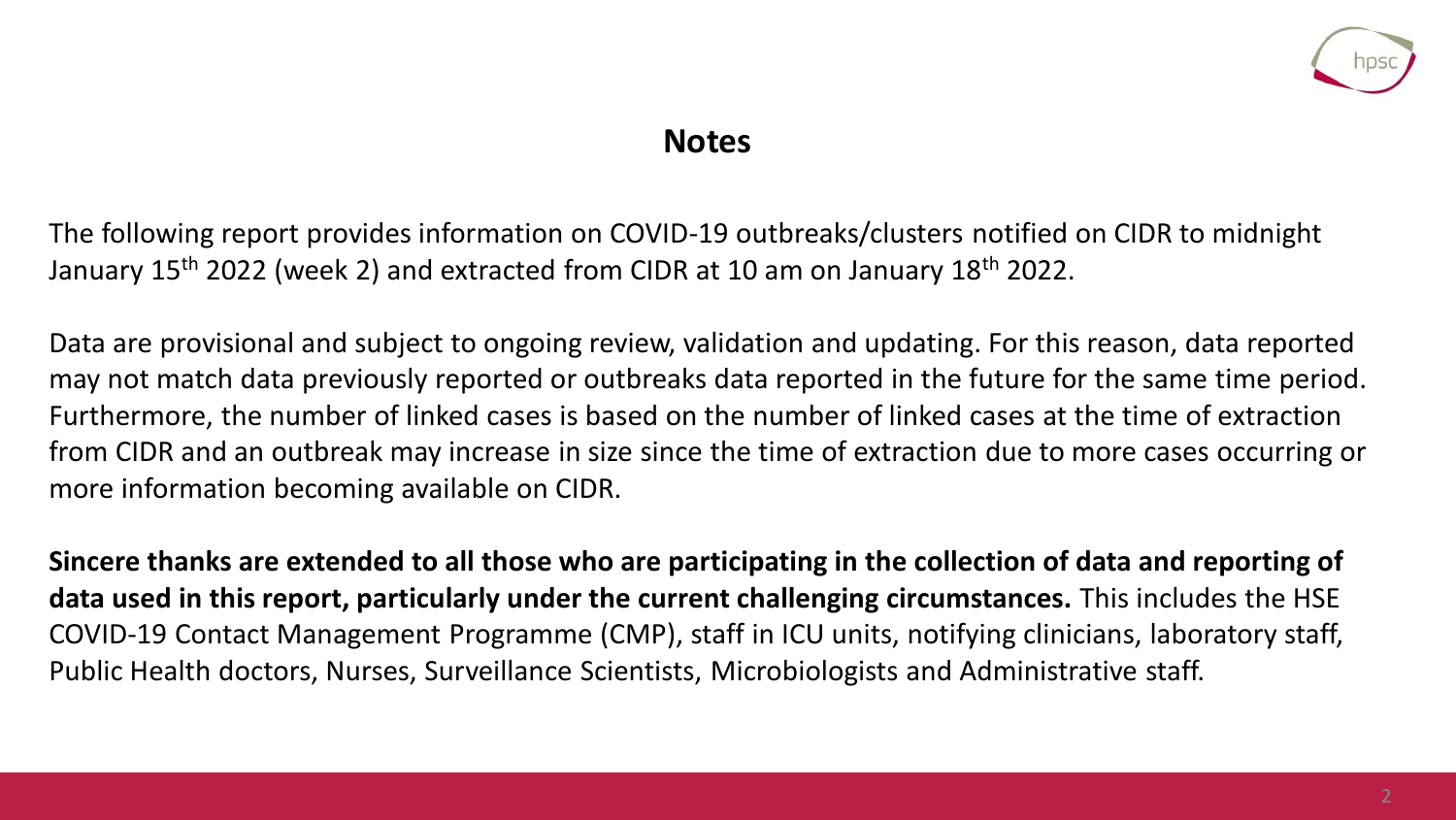

|                                      | <b>Outbreak</b>               |                     | <b>Linked confirmed cases</b> |                               |                                            |                                           |                           |  |
|--------------------------------------|-------------------------------|---------------------|-------------------------------|-------------------------------|--------------------------------------------|-------------------------------------------|---------------------------|--|
| <b>Wave</b>                          | <b>Number of</b><br>outbreaks | Number of<br>cases* | <b>Number</b>                 | <b>Number</b><br>hospitalised | <b>Number</b><br>admitted to<br><b>ICU</b> | <b>Number</b><br>hospitalised<br>and died | <b>Number</b><br>who died |  |
| <b>Wave 1 (weeks 10-31 2020)</b>     | 302                           | 6658                | 6251                          | 476                           | 16                                         | 195                                       | 884                       |  |
| <b>Wave 2 (weeks 32-47 2020)</b>     | 80                            | 1571                | 1555                          | 90                            | < 5                                        | 25                                        | 133                       |  |
| Wave 3 (week 48 2020 - week 25 2021) | 267                           | 8375                | 8329                          | 577                           | 12                                         | 198                                       | 1021                      |  |
| <b>Wave 4 (weeks 26-50 2021)</b>     | 203                           | 2766                | 2639                          | 193                           | < 5                                        | 47                                        | 189                       |  |
| Wave 5 (weeks 51 2021 - week 1 2022) | 142                           | 1715                | <b>NA</b>                     | <b>NA</b>                     | <b>NA</b>                                  | <b>NA</b>                                 | <b>NA</b>                 |  |
| <b>Total</b>                         | 994                           | 21085               | 18774                         | 1336                          | 31                                         | 465                                       | 2227                      |  |

\*the larger between the aggregate number of confirmed cases reported or the number of confirmed linked cases

- Overall, there have been 994 COVID-19 outbreaks in Nursing homes and Community Hospitals
- In waves 1-4, 1,336 of 18,774 laboratory confirmed outbreak cases have been hospitalised (7.1%)
- In waves 1-4, 2,227 deaths have been reported among confirmed outbreak cases in these settings (11.9%)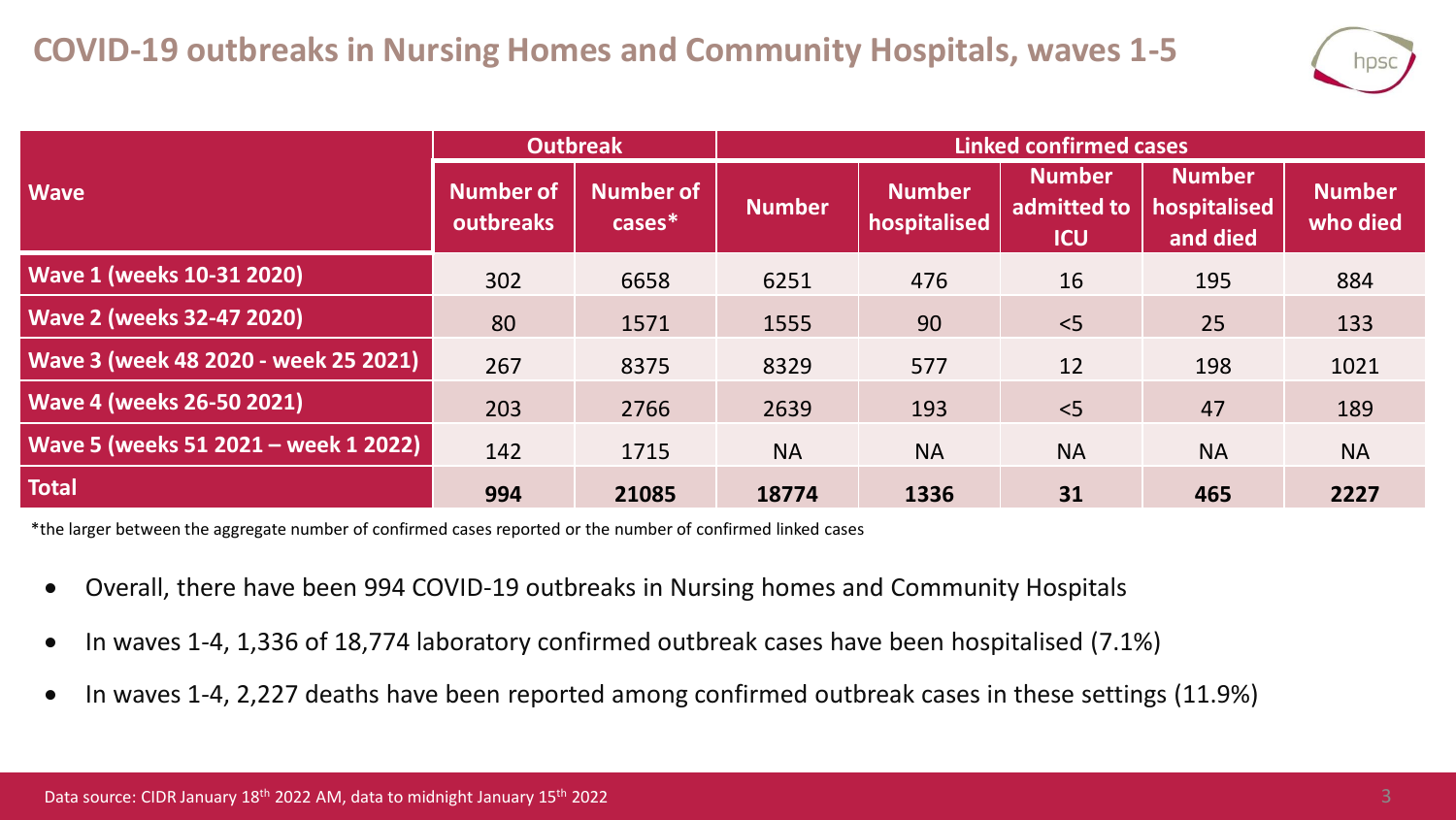#### **Weekly number of COVID-19 outbreaks in Nursing Homes and Community Hospitals,**  hpsc **waves 1-5**



Large peaks occurred in the number of outbreaks in wave 1 (72 outbreaks in a single week) and wave 3 (57 outbreaks in a single week). In week 2 2022 (wave 5), 61 outbreaks were reported in these settings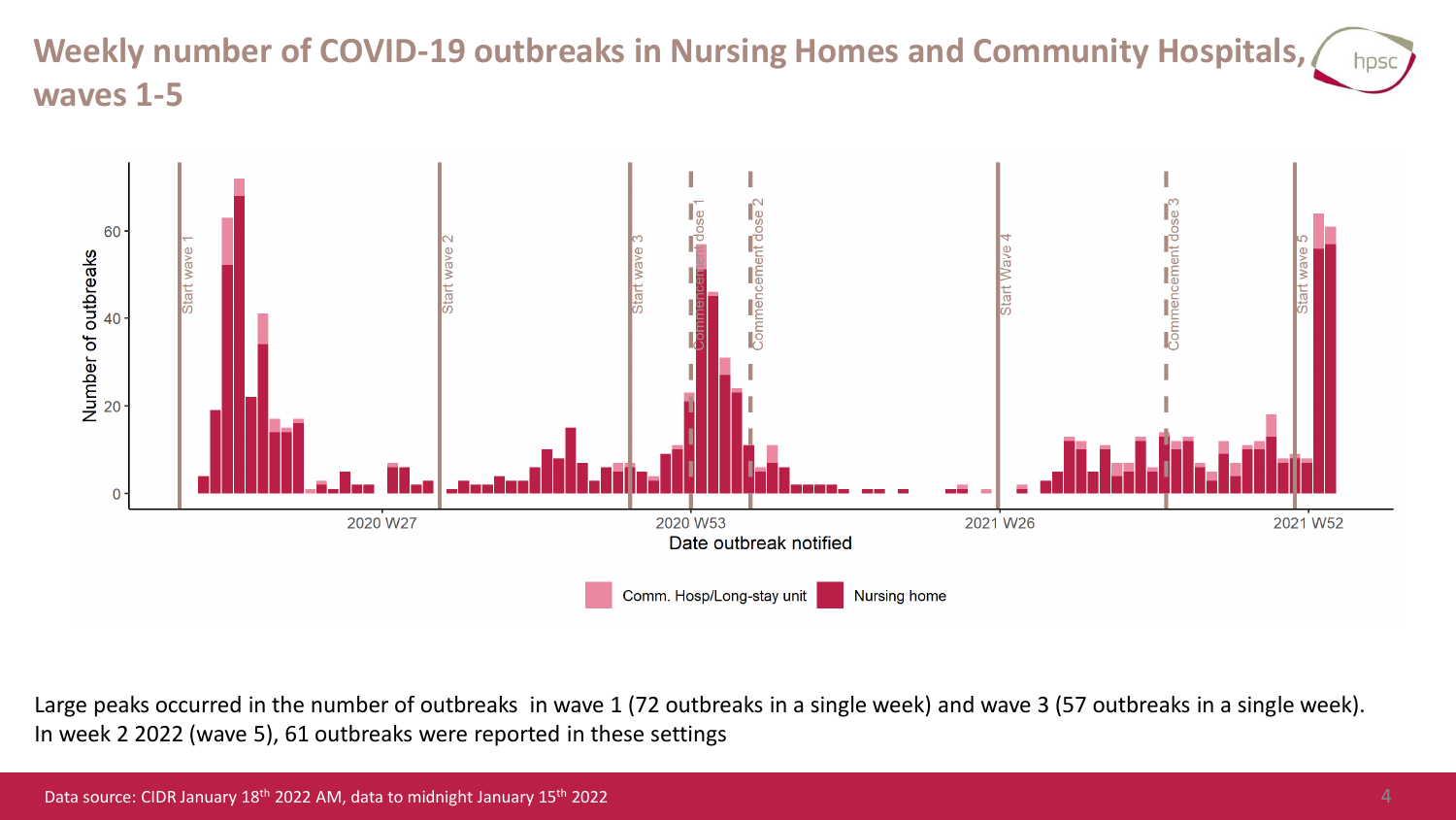**Burden of disease associated with COVID-19 outbreaks in Nursing Homes and Community Hospitals, wave 5 (weeks 50 2021 to week 2 2022)**



|                                  | <b>Outbreak</b>                      |                  |  |  |
|----------------------------------|--------------------------------------|------------------|--|--|
| <b>Outbreaks Location</b>        | <b>Number of</b><br><b>outbreaks</b> | Number of cases* |  |  |
| <b>Comm. Hosp/Long-stay unit</b> | 14                                   | 143              |  |  |
| <b>Nursing home</b>              | 128                                  | 1572             |  |  |
| <b>Total</b>                     | 142                                  | 1715             |  |  |

\*the larger between the aggregate number of confirmed cases reported or the number of confirmed linked cases

#### **Wave 5:**

• 142 outbreaks in wave 5 , 1715 cases were reported associated with these outbreaks

#### **Week 2 2022**

• Sixty-one new outbreaks -759 associated cases (range 0-47 cases per outbreak)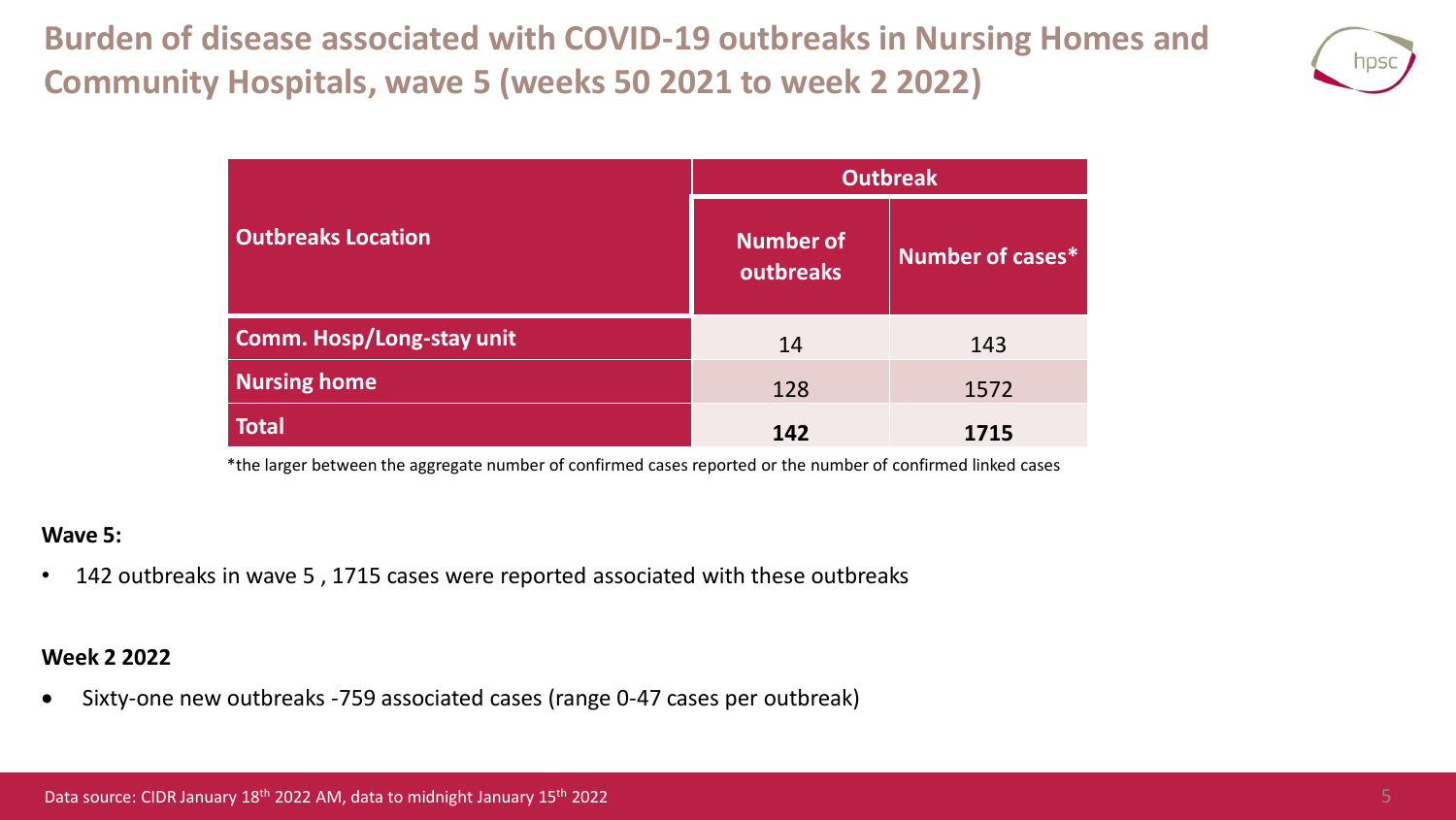**Weekly number of COVID-19 outbreaks in Nursing Homes and Community Hospitals, wave 4 & 5 (weeks 26 2021 – week 2 2022)**



#### **Waves 4 and 5:**

- 345 nursing home and community hospital/long stay unit COVID-19 outbreaks notified
- The number of outbreaks in these settings to week 52 2021 had been relatively stable, but increased to 64 outbreaks in week 1 2022 and decreased slightly to 61 outbreaks in week 2 2022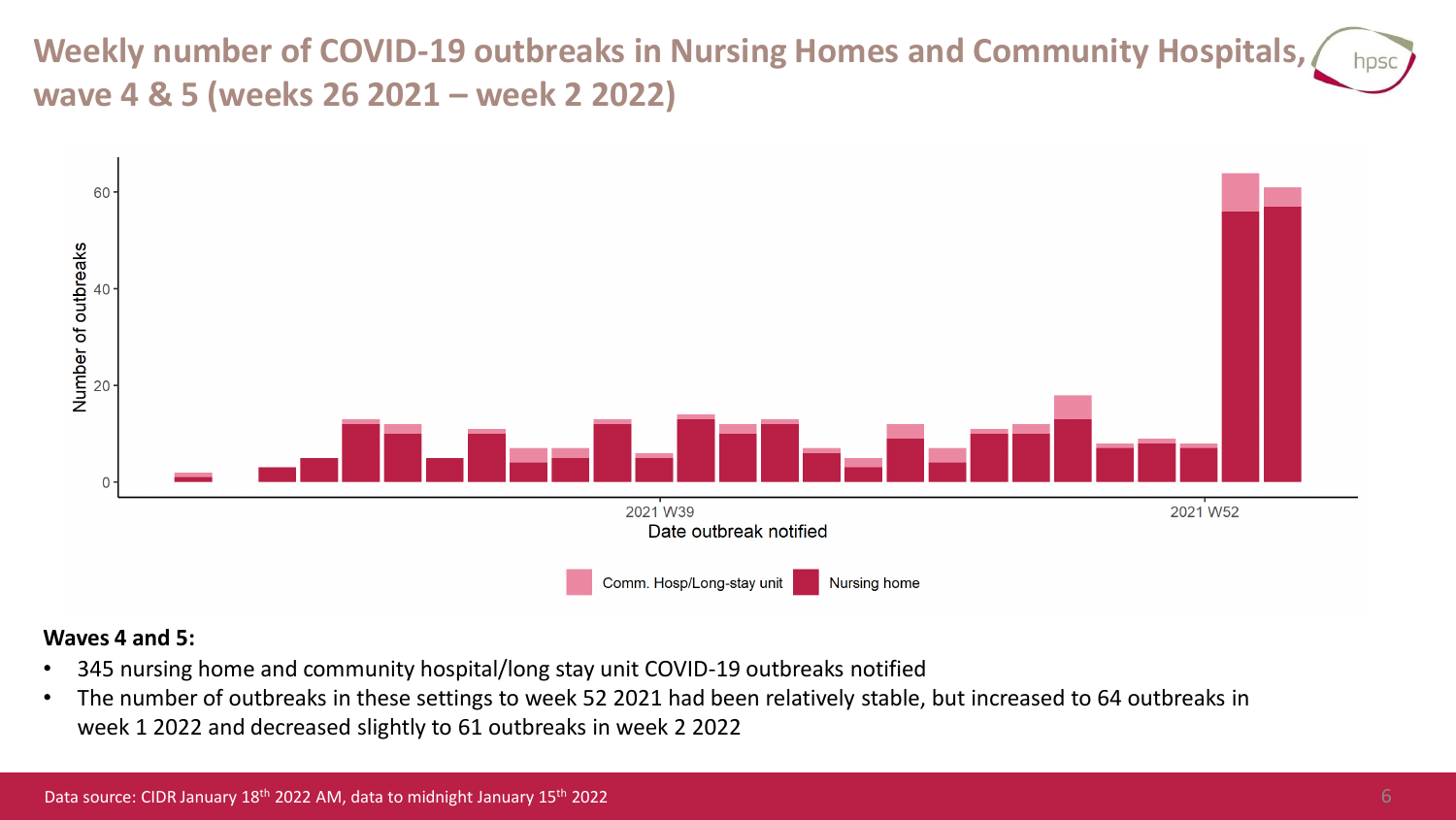**Regional distribution of outbreaks in Nursing Home and Community Hospitals, Waves 4 & 5 (weeks 26 2021 – week 2 2022)**





#### **Waves 4 and 5:**

- The highest number of outbreaks was reported in CHO4 (53 outbreaks) followed by CHO7 (45 outbreaks)
- Nine CHOs were represented in the 61 outbreaks notified in week 2 2022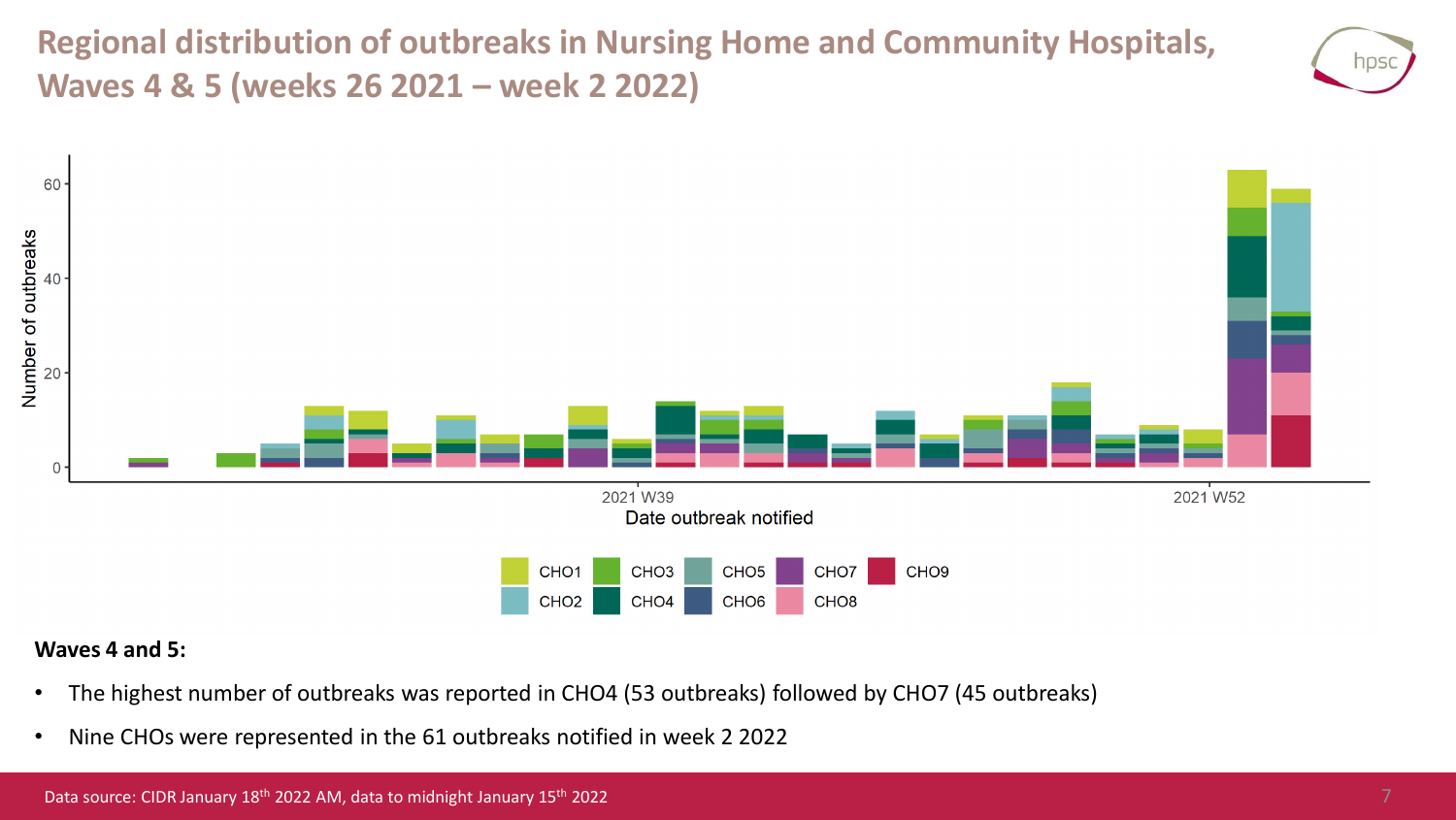### **Cases associated with COVID-19 outbreaks in Nursing Homes and Community Hospitals, waves 1 to 5**



In week 2 2022, the number of outbreak associated cases was 759. This is three times the peak weekly number of cases in wave 4, but circa a third of the peak weekly number of cases in waves 1 and 3.

Note: Numbers of associated cases are based on the larger between the aggregate number of confirmed cases reported and the number of confirmed linked cases

NDS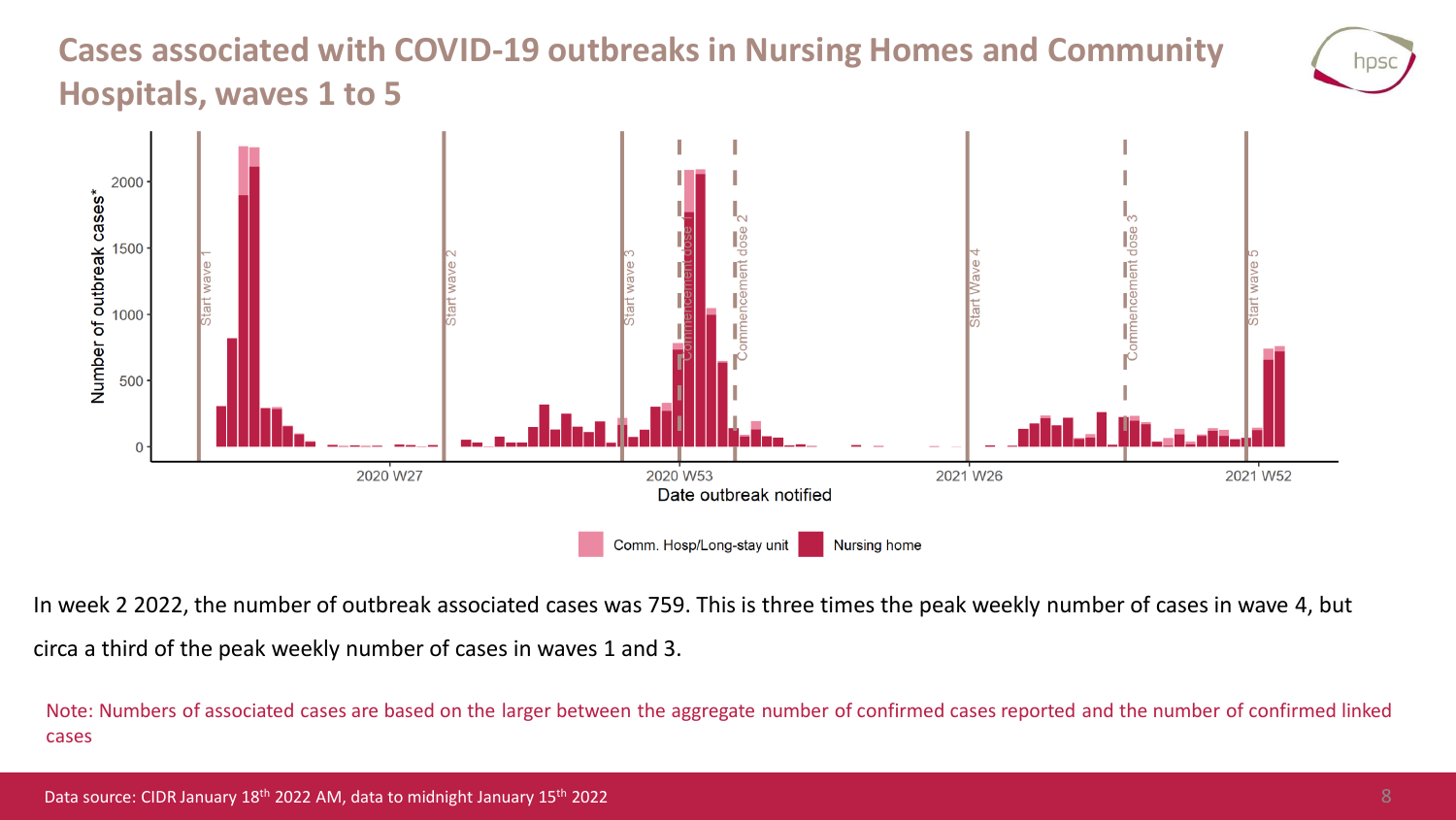**Cases associated with COVID-19 outbreaks in Nursing Homes and Community Hospitals by healthcare worker status, waves 1 to 5**





In week 2, there were 322 outbreak associated cases among staff and 352 among residents, with 85 cases of unknown status

Note: Numbers of associated cases are based on the larger between the aggregate number of confirmed cases reported and the number of confirmed linked cases. Staff and clients case numbers were derived from aggregate data provided on the number of staff and clients cases.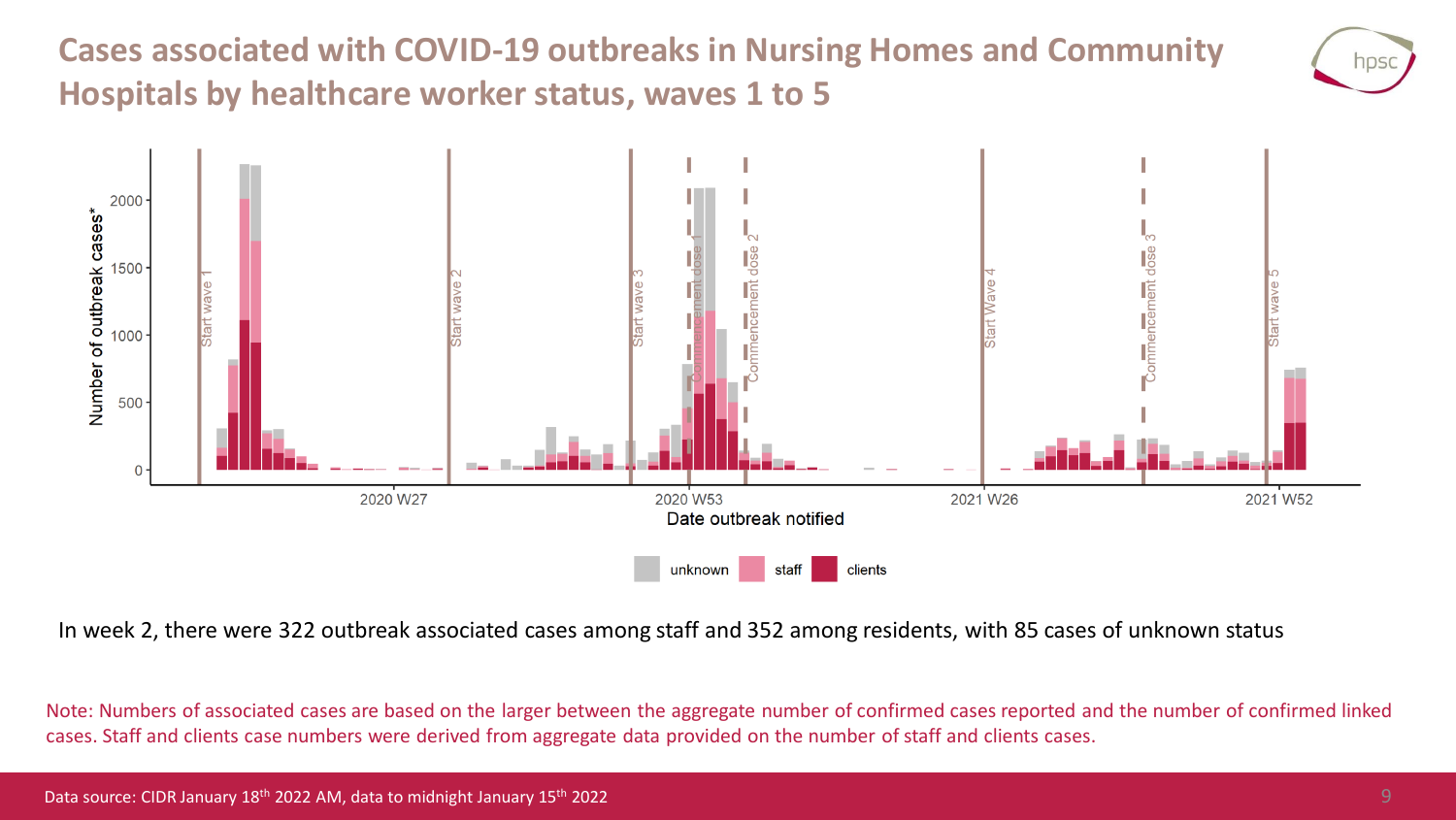## **Comparison of disease severity among cases linked to outbreaks in Nursing Homes and Community Hospitals by wave and age group**

| Age<br>group    | <b>Wave</b> | <b>Number</b> | <b>Number</b><br>hospitalised | %<br>hospitalised | <b>Number</b><br>admitted to ICU | % ICU     | Number who<br>died | % died    |
|-----------------|-------------|---------------|-------------------------------|-------------------|----------------------------------|-----------|--------------------|-----------|
| $65$ yrs        | Wave 1      | 2672          | 88                            | 3.3%              | 5                                | 0.2%      | 20                 | 0.7%      |
|                 | Wave 2      | 779           | 15                            | 1.9%              | < 5                              | 0.0%      | < 5                | 0.1%      |
|                 | Wave 3      | 4033          | 101                           | 2.5%              | 8                                | 0.2%      | 18                 | 0.4%      |
|                 | Wave 4      | 1137          | 17                            | 1.5%              | < 5                              | 0.1%      | $\overline{7}$     | 0.6%      |
|                 | Wave 5      | <b>NA</b>     | <b>NA</b>                     | <b>NA</b>         | <b>NA</b>                        | <b>NA</b> | <b>NA</b>          | <b>NA</b> |
| $65+yrs$        | Wave 1      | 3577          | 388                           | 10.8%             | 11                               | 0.3%      | 864                | 24.2%     |
|                 | Wave 2      | 776           | 75                            | 9.7%              | < 5                              | 0.1%      | 132                | 17.0%     |
|                 | Wave 3      | 4296          | 476                           | 11.1%             | < 5                              | 0.1%      | 1003               | 23.3%     |
|                 | Wave 4      | 1502          | 176                           | 11.7%             | < 5                              | 0.1%      | 182                | 12.1%     |
|                 | Wave 5      | <b>NA</b>     | <b>NA</b>                     | <b>NA</b>         | <b>NA</b>                        | <b>NA</b> | <b>NA</b>          | <b>NA</b> |
| <b>All ages</b> | Wave 1      | 6251          | 476                           | 7.6%              | 16                               | 0.3%      | 884                | 14.1%     |
|                 | Wave 2      | 1555          | 90                            | 5.8%              | < 5                              | 0.1%      | 133                | 8.6%      |
|                 | Wave 3      | 8329          | 577                           | 6.9%              | 12                               | 0.1%      | 1021               | 12.3%     |
|                 | Wave 4      | 2639          | 193                           | 7.3%              | < 5                              | 0.1%      | 189                | 7.2%      |
|                 | Wave 5      | <b>NA</b>     | <b>NA</b>                     | <b>NA</b>         | <b>NA</b>                        | <b>NA</b> | <b>NA</b>          | <b>NA</b> |

The percentage of cases 65 years or older who died among cases linked to outbreaks notified in wave 4 was 12.1%, compared to between 17.0% and 24.2% in waves 1-3

#### NA: Not available

hpsc